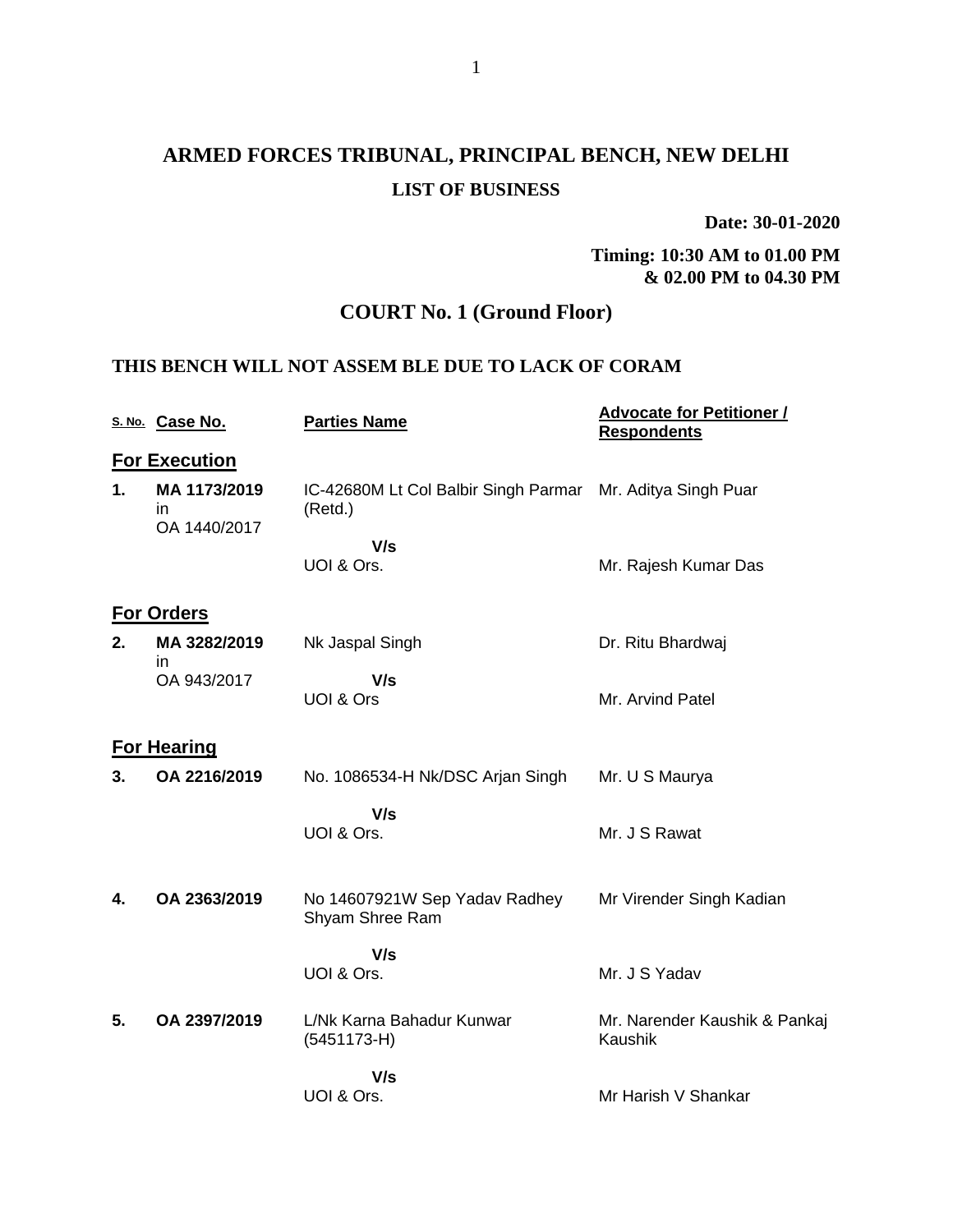Mr Narender Kaushik & Pankaj Kaushik

 **V/s** UOI & Ors.

Mr Arvind Patel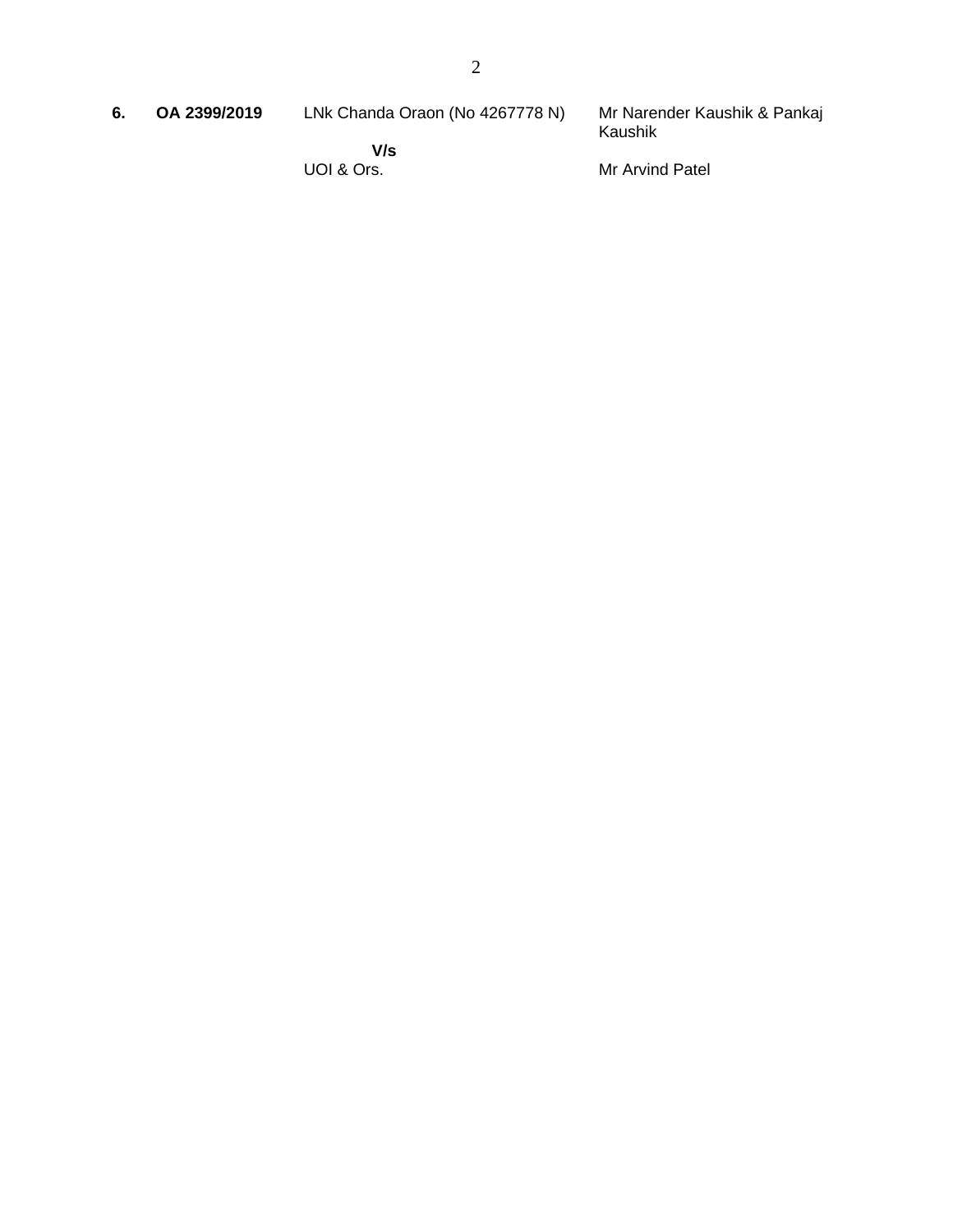# **ARMED FORCES TRIBUNAL, PRINCIPAL BENCH, NEW DELHI LIST OF BUSINESS**

**Date: 30-01-2020**

**Timing: 10:30 AM to 01.00 PM & 02.00 PM to 04.30 PM**

## **COURT No. 2 (Ground Floor)**

#### **CORAM:**

#### **HON'BLE MS. JUSTICE SUNITA GUPTA HON'BLE AIR MARSHAL B.B.P. SINHA**

|    | S. No. Case No.      | <b>Parties Name</b>                            | <b>Advocate for Petitioner /</b><br><b>Respondents</b> |
|----|----------------------|------------------------------------------------|--------------------------------------------------------|
|    | For Judgement        |                                                |                                                        |
| 1. | OA 1553/2016         | Maj Surender Singh Rana (Retd)                 | Mr.Rajendra Kumar                                      |
|    |                      | V/s<br>UOI & Ors.                              | Mr JS Rawat                                            |
|    | <b>For Admission</b> |                                                |                                                        |
| 2. | OA 2329/2019         | Col Ranjeet Alva (IC 53236 W)                  | Mr SS Pandey & Associates                              |
|    |                      | V/s<br>UOI & Ors.                              | Mr. Karan Singh Bhati, Sr CGSC                         |
| 3. | OA 203/2020<br>with  | <b>JWO K Sukumaran Nair (Retd)</b>             | Mr Arun Kumar Chaudhary                                |
|    | MA 222/2020          | V/s<br>UOI & Ors.                              | None                                                   |
| 4. | OA 214/2020<br>with  | Ex JWO Parameswar Mallick (NO<br>624941N)      | Mr Ajit Kakkar                                         |
|    | MA 234/2020          | V/s                                            |                                                        |
|    |                      | UOI & Ors.                                     | None                                                   |
| 5. | OA 215/2020          | Ex Nb Sub Rajpal Singh (JC<br>131676 Y)<br>V/s | Mr DS Kauntae                                          |
|    |                      | UOI & Ors.                                     | Mr. Karan Singh Bhati, Sr.<br><b>CGSC</b>              |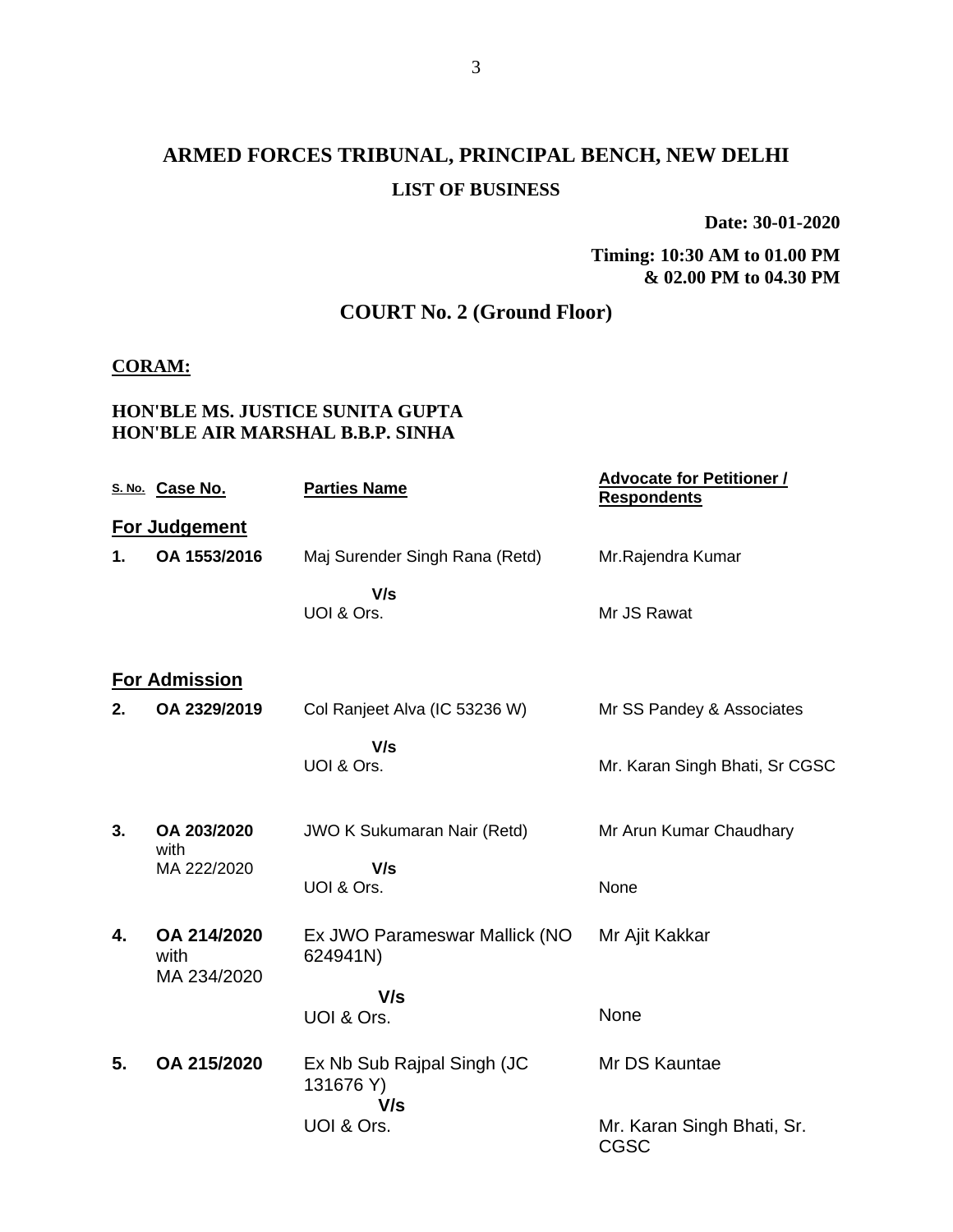| 6.  | OA 218/2020<br>with<br>MA 233/2020 | Ex JWO Gajendran Boopalan<br>$(679285-H)$           | Mr. Ajit Kakkar                                |
|-----|------------------------------------|-----------------------------------------------------|------------------------------------------------|
|     |                                    | V/s                                                 |                                                |
|     |                                    | UOI & Ors.                                          | None                                           |
| 7.  | OA 221/2020<br>with<br>MA 236/2020 | Ex JWO Adapa Jogi Reddy (No<br>679047 S)            | Mr Ajit Kakkar, Madhuri Koli &<br>Alpana Yadav |
|     |                                    | V/s                                                 |                                                |
|     |                                    | UOI & Ors.                                          | None                                           |
|     |                                    | <b>For Hearing (Pleadings not complete)</b>         |                                                |
| 8   | OA 449/2018                        | 13877188-F Ex Hony Nb Sub Munna<br>Lal              | Mr. V S Kadian                                 |
|     |                                    | V/s<br>UOI & Ors.                                   | Mr Arvind Patel                                |
| 9.  | OA 1270/2018<br>with               | No. 211963 Ex Cpl Rajpal K                          | Mr. V S Kadian                                 |
|     | MA 1221/2018                       | V/s                                                 |                                                |
|     |                                    | UOI & Ors.                                          | Mr. Prabodh Kumar                              |
| 10. | OA 1395/2018                       | Lt Cdr VK Dhiman (Retd) (IC 40566W                  | Ms Archana Ramesh                              |
|     | with                               |                                                     |                                                |
|     | MA 1403/2018                       | V/s<br>UOI & Ors.                                   |                                                |
|     |                                    |                                                     | Mr. Tarunvir Singh Khehar                      |
|     |                                    |                                                     |                                                |
| 11. | OA 224/2019<br>with                | JC-748827A Ex Sub/Hony Sub Maj<br>Kamal Singh Tomar | Ms. Pallavi Awasthi                            |
|     | MA 1778/2019                       | V/s                                                 |                                                |
|     |                                    | UOI & Ors.                                          | Mr. Shyam Narayan                              |
| 12. | OA 436/2019                        | Maj Ankit Gupta (Retd) (DS-12277L)                  | Mr. Simarpal Singh Sawhney                     |
|     | with                               |                                                     |                                                |
|     | MA 1000/2019 &                     | V/s                                                 |                                                |
|     | 2343/2019                          | UOI & Ors.                                          | Mr JS Rawat                                    |
|     |                                    |                                                     |                                                |
| 13. | OA 696/2019                        | Gp Capt VC Singh (Retd) (No 17991<br>N)             | Mr Rakesh Kumar Singh                          |
|     |                                    | V/s                                                 |                                                |
|     |                                    | UOI & Ors.                                          | Ms. Jyotsna Kaushik                            |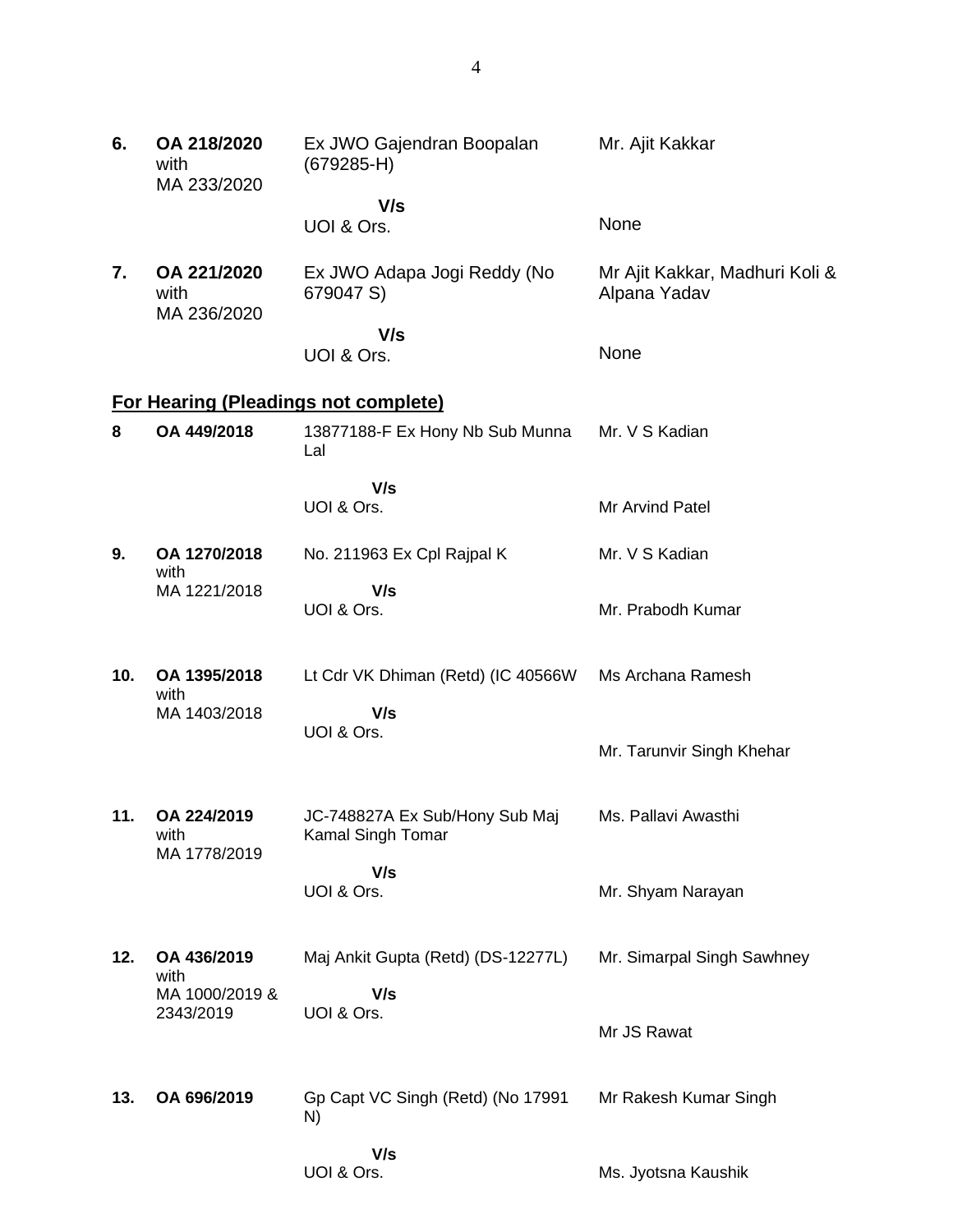| 14. | OA 800/2019<br>with<br>MA 1420/2019 | No. 137260-F Ex AG PO(US)<br><b>Maninder Vats</b>   | Mr. Virender Singh Kadian              |
|-----|-------------------------------------|-----------------------------------------------------|----------------------------------------|
|     |                                     | V/s<br>UOI & Ors.                                   | Mr. Shyam Narayan                      |
| 15. | OA 2159/2019                        | Hav/Clk (SD) Atom Manishwar Singh<br>(No 6944145 M) | Mr Indra Sen Singh & Abhishek<br>Singh |
|     |                                     | V/s<br>UOI & Ors.                                   | Ms. Barkha Babbar                      |
| 16. | OA 57/2020                          | Maj Gen S C Sharan (Retd.)                          | Mr. T Prashad                          |
|     |                                     | V/s<br>UOI & Ors.                                   | Mr Anil Gautam                         |
|     | <b>For Execution</b>                |                                                     |                                        |
| 17. | MA 375/2017                         | Ex Sep Mohammad Allaudin Ansari                     | Ms. Archana Ramesh                     |
|     | in.<br>OA 1080/2016                 | V/s<br>UOI & Ors.                                   | Mr VS Tomar                            |
| 18. | MA 521/2019<br>in                   | RC Virendra Singh (No 222558 R)                     | Ms Archana Ramesh                      |
|     | OA 1559/2018                        | V/s<br>UOI & Ors                                    | Dr. Vijendra Singh Mahndiyan           |
| 19. | MA 2631/2019                        | Avm PS Babu (No 17908K)                             | Mr Ajit Kakkar                         |
|     | in<br>OA 1451/2018                  | V/s<br>UOI & Ors                                    | Mr Harish V Shankar                    |
|     | <b>Miscellaneous</b>                |                                                     |                                        |
| 20. | RA 23/2019                          | IC-47132Y Col Amit Sood                             | Mr. Amitava Chauhan                    |
|     | ın<br>OA 977/2016                   | V/s<br>UOI & Ors                                    | Mr. Karan Singh Bhati, Sr CGSC         |
| 21. | MA 237/2020<br>in                   | Ex Hav Prithvipal Singh (No 1083548<br>X) & Ors     | Mr Umesh Sharma                        |
|     | OA 1468/2018                        | V/s<br>UOI & Ors                                    | Mr. Harish V Shankar                   |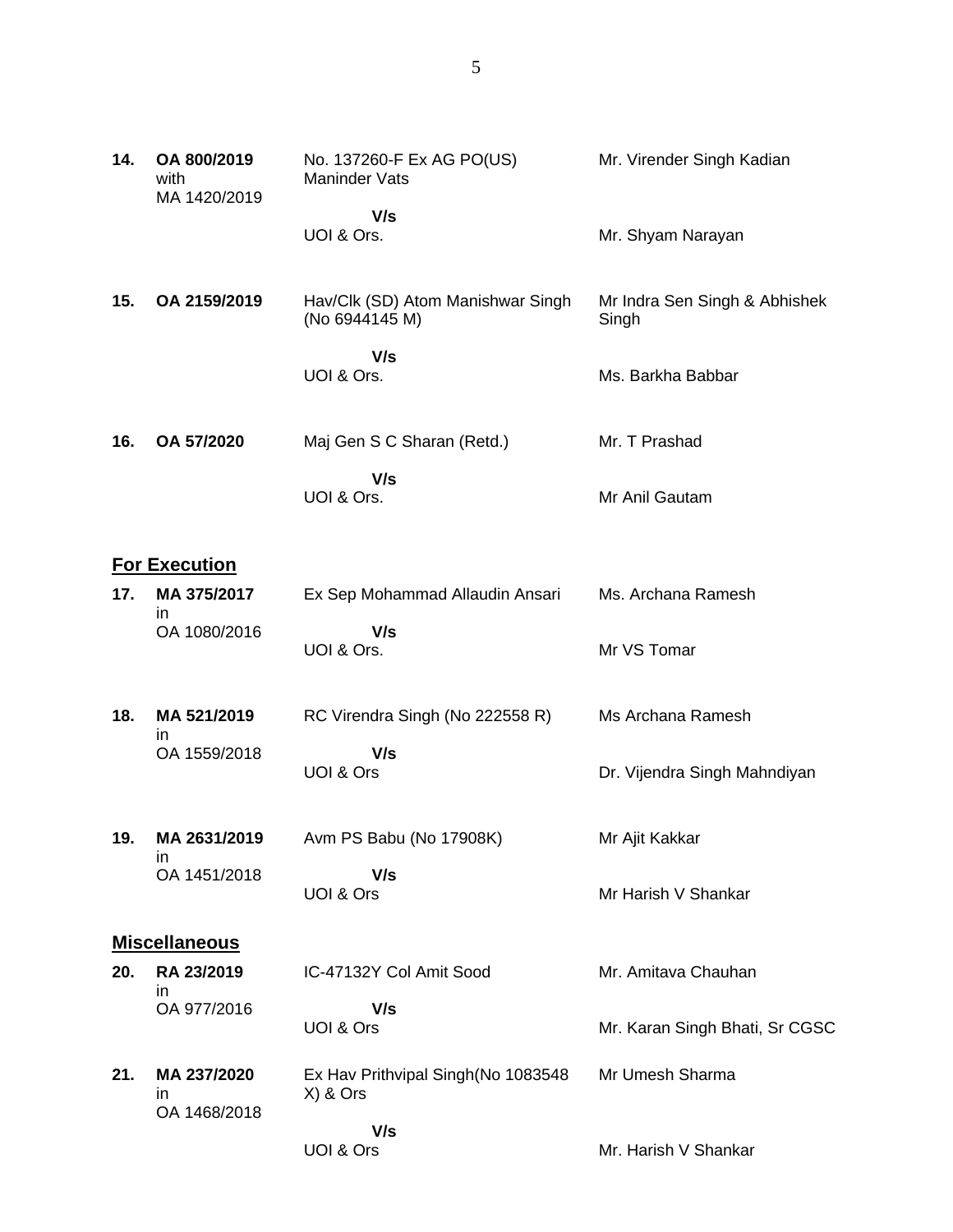# **For Hearing (Pleadings are completed)**

| 22. | OA 687/2015                          | Lt Col Dadan Chaubey (Retd)                 | Ms. Archana Ramesh                                   |  |  |
|-----|--------------------------------------|---------------------------------------------|------------------------------------------------------|--|--|
|     |                                      | V/s<br>UOI & Ors.                           | Mr Anil Gautam                                       |  |  |
| 23. | OA 1204/2016<br>with                 | Hav/Clk (SD) Priyadarsan Pradhan            | In Person                                            |  |  |
|     | MA 2076/2018                         | V/s<br>UOI & Ors.                           | Mr Ashok Chaitanya                                   |  |  |
| 24. | OA 433/2018<br>with                  | Ex Rect Dande Dipak Pramod (45877           | Ms. Archana Ramesh                                   |  |  |
|     | MA 1813/2019 &<br>MA 238/2020        | V/s<br>UOI & Ors.                           | Mr SP Sharma for R 1-4 & Ms.<br>Anjali Vohra for R-5 |  |  |
| 25. | OA 712/2018<br>with<br>MA 589/2018 & | IC-39543H Col Navdeep Singh Lamba<br>(Retd) | Mr. Rajendra Kumar                                   |  |  |
|     | 2154/2018                            | V/s<br>UOI & Ors.                           | Ms Barkha Babbar                                     |  |  |
| 26. | OA 920/2018                          | Lt Gen PS Bhalla (Retd) (IC-27994-W)        | Mr Indra Sen Singh & Abhishek<br>Singh               |  |  |
|     |                                      | V/s<br>UOI & Ors.                           | Ms. Jyotsana Kaushik                                 |  |  |
| 27. | OA (Appeal)<br>945/2018              | No.13678553 Ex L/Nk Murari Lal<br>Sharma    | Mr. Amit Kumar                                       |  |  |
|     |                                      | V/s<br>UOI & Ors.                           | Mr Rajesh Kumar Das                                  |  |  |
| 28. | OA 1859/2018<br>with                 | IC-47651F Lt Col S Railkar (Retd)           | Mr. Shakti Chand jaidwal                             |  |  |
|     | MA 2692/2019                         | V/s<br>UOI & Ors.                           | Mr. Prabodh Kumar                                    |  |  |
| 29. | OA (Appeal)<br>998/2019              | Sgt Sadasukh Bishnoi (No 792672 F)          | Mr DK Sharma                                         |  |  |
|     |                                      | V/s<br>UOI & Ors.                           | Mr. Anil Gautam                                      |  |  |
|     | <b>For Final Hearing</b>             |                                             |                                                      |  |  |
| 30. | OA 1078/2018<br>(TA 6/2013 (RB       | Lt Col Ravinder Singh (IC-52354 X)<br>V/s   | Ms. Archana Ramesh                                   |  |  |
|     | Kolkata)                             |                                             |                                                      |  |  |

UOI & Ors.

Ms Jyotsana Kaushik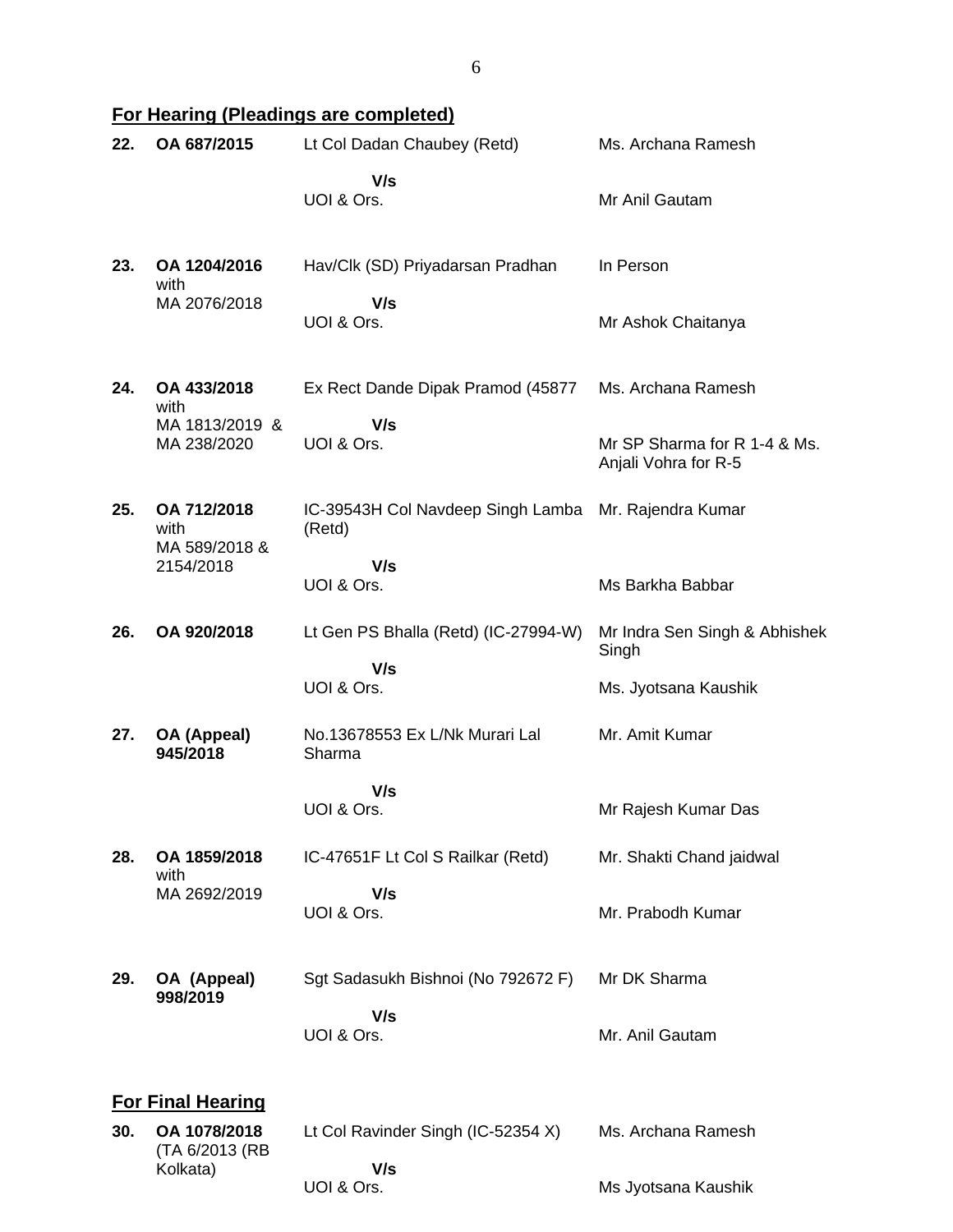### **Part Heard**

|                | N. 4576674M Hav Sham Das D Thru | Mr. Anand Kumar             |
|----------------|---------------------------------|-----------------------------|
| 1922/2018      | his wife Mrs. Raji Nair         |                             |
| with           |                                 | Mr. Karan Singh Bhati, Sr.  |
| MA 2125/2018 & | V/s                             | CGSC with Mr Tarunvir Singh |
| MA 3309/2019   | UOI & Ors.                      | Khehar                      |
| (End of Bd)    |                                 |                             |
|                | OA (Appeal)                     |                             |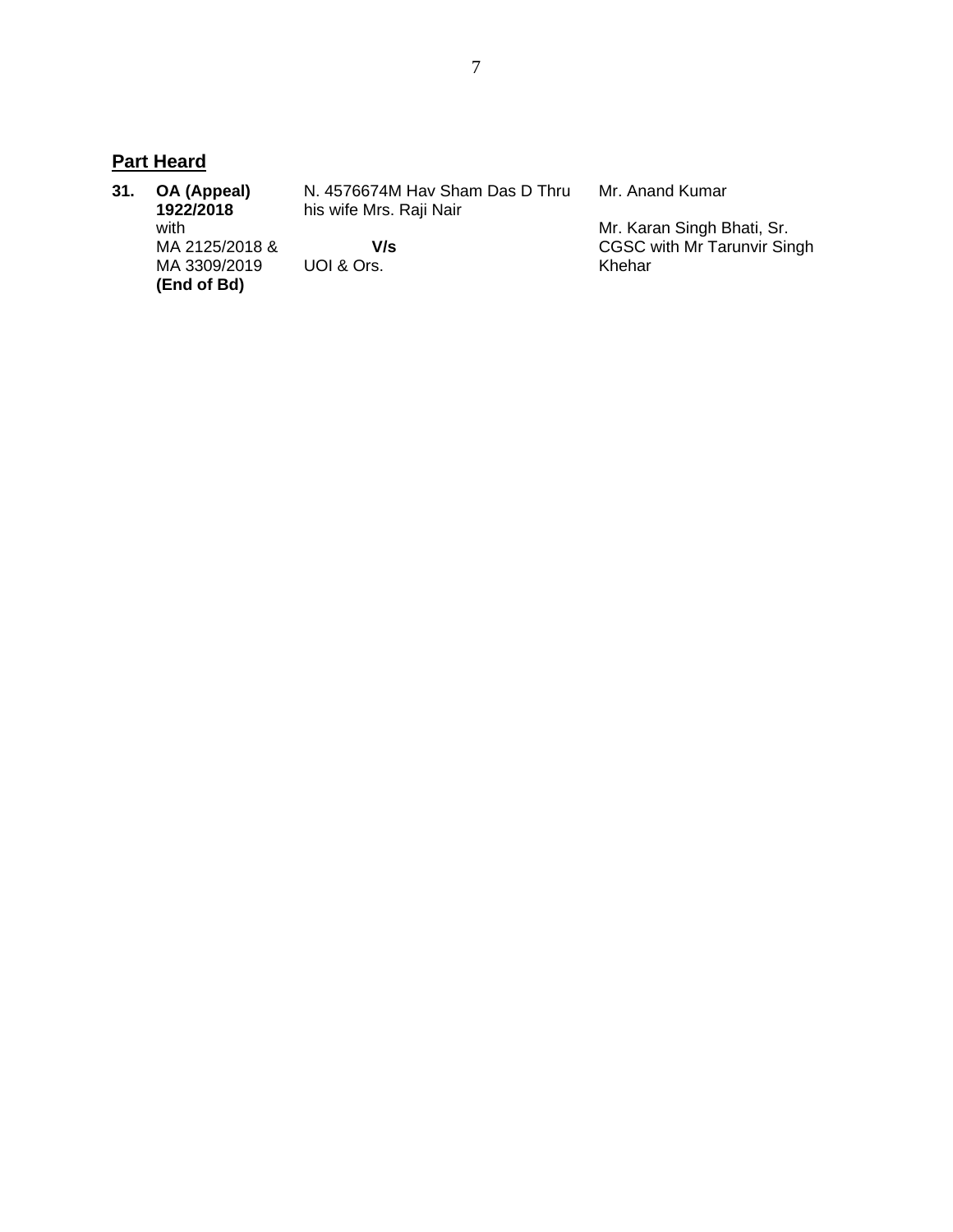# **ARMED FORCES TRIBUNAL, PRINCIPAL BENCH, NEW DELHI LIST OF BUSINESS**

**Date: 30-01-2020**

**Timing: 11:00 AM**

### **PRINCIPAL REGISTRAR COURT**

|    | S. No. Case No.                      | <b>Parties Name</b>                                                        | <b>Advocate for Petitioner /</b><br><b>Respondents</b> |
|----|--------------------------------------|----------------------------------------------------------------------------|--------------------------------------------------------|
|    | <b>For Appearance/Direction</b>      |                                                                            |                                                        |
| 1. | OA 1831/2018<br>with<br>MA 2034/2018 | Smt. Narmada W/O Late Nk<br>Ramkishan Sharma (14469084-N)                  | Mr. Praveen Kumar                                      |
|    |                                      | V/s                                                                        |                                                        |
|    |                                      | UOI & Ors.                                                                 | Mr. Arvind Patel                                       |
| 2. | OA 2028/2018<br>with<br>MA 3055/2019 | Ex Nb Sub Mahabir Singh (No<br>14552764M)                                  | Mr Om Prakash Kr Srivastava &<br>Rajesh Kumar          |
|    |                                      | V/s                                                                        |                                                        |
|    |                                      | UOI & Ors.                                                                 | Mr. S D Windlesh                                       |
| 3. | OA 772/2019<br>with<br>MA 1374/2019  | Maj Sasanka Shekhar Swain (Retd) (IC Mr SS Pandey & Associates<br>34237 K) |                                                        |
|    |                                      | V/s                                                                        |                                                        |
|    |                                      | UOI & Ors.                                                                 | Mr. V S Tomar                                          |
| 4. | OA 773/2019                          | MR-4145H Maj Gen Surender Mohan<br>VSM (Retd)                              | Mr. Aditya Singh Puar                                  |
|    |                                      | V/s                                                                        |                                                        |
|    |                                      | UOI & Ors.                                                                 | Mr. Waize Ali Noor                                     |
| 5. | OA 774/2019<br>with                  | Cpl Bhim Kumar (Retd) (No 903498)                                          | Mr. Manoj Kumar Gupta                                  |
|    | MA 1375/2019                         | V/s<br>UOI & Ors.                                                          | Mr. Harish V Shankar                                   |
| 6. | OA 777/2019                          | JC-341419Y Nb Sub/SAC Santosh                                              | Mr. SS Pandey & Associates                             |
|    |                                      | Kumar                                                                      |                                                        |
|    |                                      | V/s                                                                        |                                                        |
|    |                                      | UOI & Ors.                                                                 | Mr. Avdhesh Kumar Singh                                |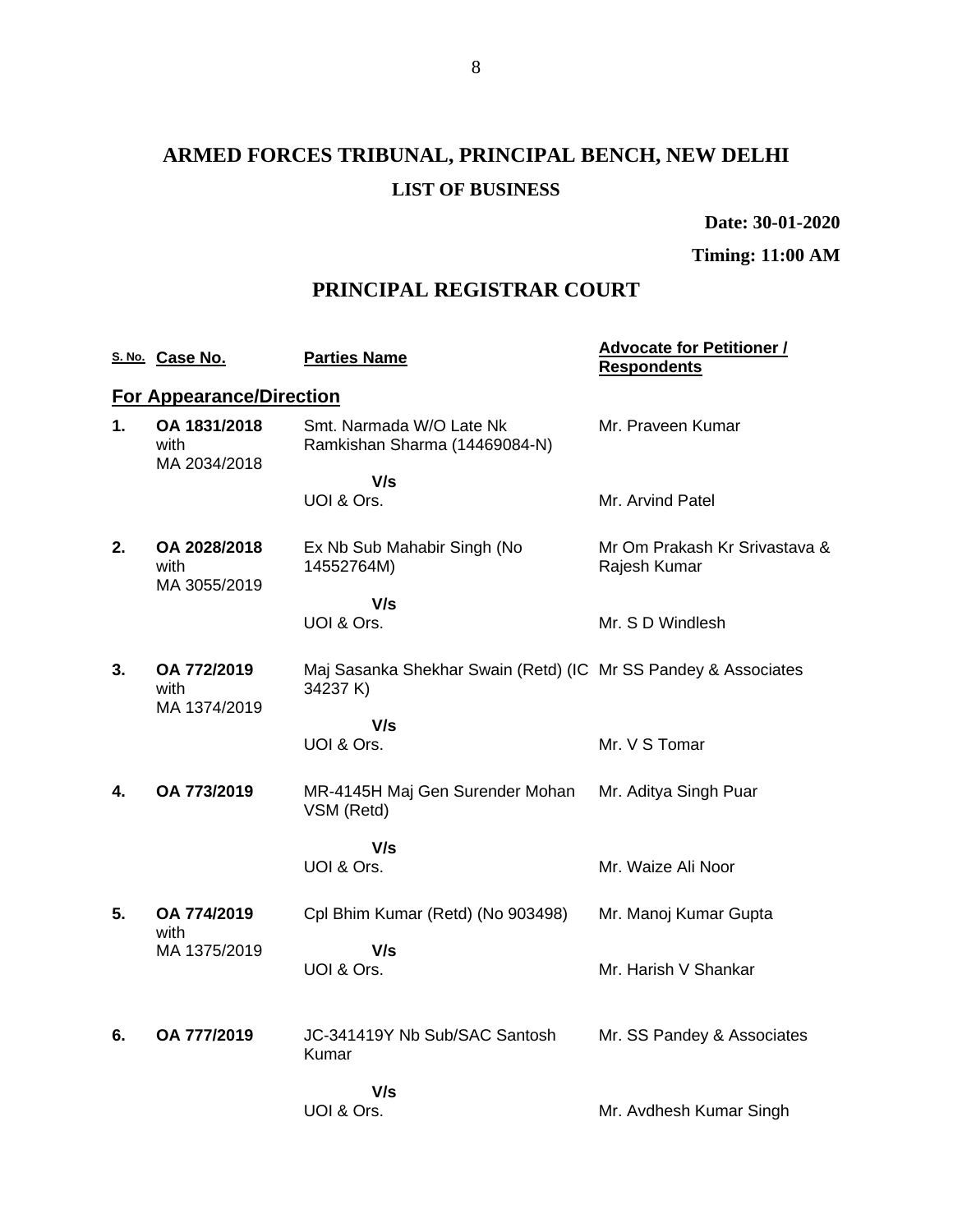| 7.  | OA 807/2019                          | Sgt Arun Kumar Tiwari (Retd) (No<br>771149)                   | Mr Manoj Kr Gupta                                        |
|-----|--------------------------------------|---------------------------------------------------------------|----------------------------------------------------------|
|     |                                      | V/s<br>UOI & Ors.                                             | Mr Ashok Chaitanya                                       |
| 8.  | OA 808/2019                          | Sub D Subramani (JC 300649 X)                                 | Mr SS Pandey & Associates                                |
|     |                                      | V/s<br>UOI & Ors.                                             | Mr Rajeev Kumar                                          |
| 9.  | OA 809/2019                          | 14682409Y Hav/Clk (SD) Harpreet<br>Singh                      | Mr. SS Pandey & Associates                               |
|     |                                      | V/s<br>UOI & Ors.                                             | Mr Shyam Narayan                                         |
| 10. | OA 810/2019<br>with                  | Ex Sgt Mangal Kumar Chaudhary (No<br>773656N)                 | Mr. Ved Prakash                                          |
|     | MA 1434/2019                         | V/s<br>UOI & Ors.                                             | Mr SD Windlesh                                           |
| 11. | OA 822/2019                          | Sunajhari Devi W/O Late Nb Sub<br>Satendra Yadav (JC-559833K) | Mr. Indra Sen Singh/Abhishek<br>Singh                    |
|     |                                      | V/s                                                           |                                                          |
|     |                                      | UOI & Ors.                                                    | Ms. Suman Chauhan for R 1-4 &<br>Mr. Sanjay Jain for R-5 |
| 12. | OA 1041/2019                         | IC-47818A Col Surendar Mohan (Retd) Mr. VS Kadian             |                                                          |
|     | with<br>MA 1715/2019                 | V/s<br>UOI & Ors.                                             | Mr. Neeraj, Sr. CGSC                                     |
| 13. | OA 1044/2019                         | No 85108A Cdr Shiv Ram Verma<br>(Retd)                        | Mr. VS Kadian                                            |
|     |                                      | V/s                                                           |                                                          |
|     |                                      | UOI & Ors.                                                    | Mr. Ashok Chaitanya                                      |
| 14. | OA 1142/2019<br>with<br>MA 1858/2019 | Ex Sep Saroj Kumar Yadav (No<br>10213271 X)                   | Mr Ved Prakash                                           |
|     |                                      | V/s<br>UOI & Ors.                                             | Mr. K K Tyagi                                            |
| 15. | OA 1182/2019<br>with<br>MA 1925/2019 | Sub Upender Kumar (Retd)<br>(JC_471106K                       | Mr. Pramod K Singh & Mr. KP<br>Singh                     |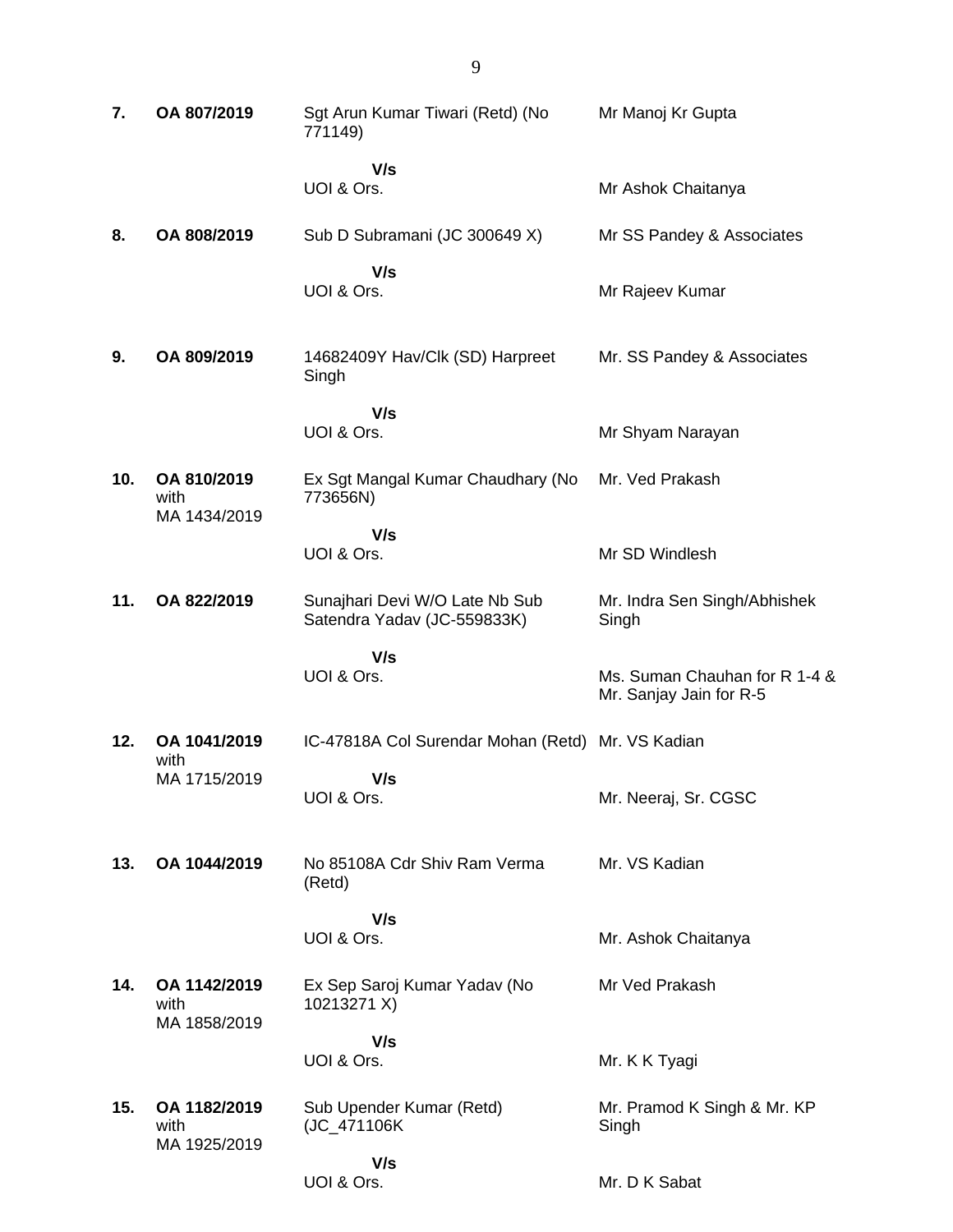| 16. | OA 1183/2019<br>with<br>MA 1926/2019 | Ex Hav Ajit Singh Yadav (No 4565794 Ms Saahila Lamba<br>L)            |                                     |
|-----|--------------------------------------|-----------------------------------------------------------------------|-------------------------------------|
|     |                                      | V/s<br>UOI & Ors.                                                     | Mr. K K Tyagi                       |
| 17. | OA 1184/2019<br>with<br>MA 1927/2019 | Ex Sgt Arindam Chowdhury (774026-<br>F)                               | Mr. Praveen Kumar                   |
|     |                                      | V/s<br>UOI & Ors.                                                     | Mr. Harish V Shankar                |
| 18. | OA 1246/2019<br>with                 | Ex LS QA II Kaka Ram (No 136302 B)                                    | Mr Ved Prakash                      |
|     | MA 1981/2019                         | V/s<br>UOI & Ors.                                                     | Mr SP Sharma                        |
| 19. | OA 1305/2019<br>with<br>MA 2043/2019 | Ex MACP Hav Nitin Sakha (No<br>5850788 P)                             | Mr Praveen Kumar                    |
|     |                                      | V/s<br>UOI & Ors.                                                     | Mr. J S Yadav                       |
| 20. | OA 1383/2019<br>with<br>MA 2121/2019 | Lt Col Harbans Singh (Retd) (IC 15593 Mr JP Sharma & Associates<br>P) |                                     |
|     |                                      | V/s<br>UOI & Ors.                                                     | Mr. V S Tomar                       |
| 21. | OA 1454/2019                         | Sgt Sanjeev Kumar (No 773711 G)                                       | Mr Ajeet Yadav                      |
|     |                                      | V/s<br>UOI & Ors.                                                     | Mr. JS Rawat                        |
| 22. | OA 1534/2019                         | Gp Capt (TS) Chandrashekhar Prasad<br>Gupta (No 18508)                | Mr Ajai Bhalla & Ms Aditi<br>Laxman |
|     |                                      | V/s<br>UOI & Ors.                                                     | Mr. Rajeev Kumar                    |
| 23. | OA 1706/2019                         | 729555F Ex JWO Kartar Singh                                           | Mr VS Kadian                        |
|     | with<br>MA 2640/2019                 | V/s<br>UOI & Ors.                                                     | Mr. Karan Singh Bhati, Sr CGSC      |

**24. OA 1714/2019** with MA 2650/2019 Ex Sgt Prabhat Ranjan (No 777480 S) Mr Virender Singh Kadian  **V/s** UOI & Ors. Mr. Anil Gautam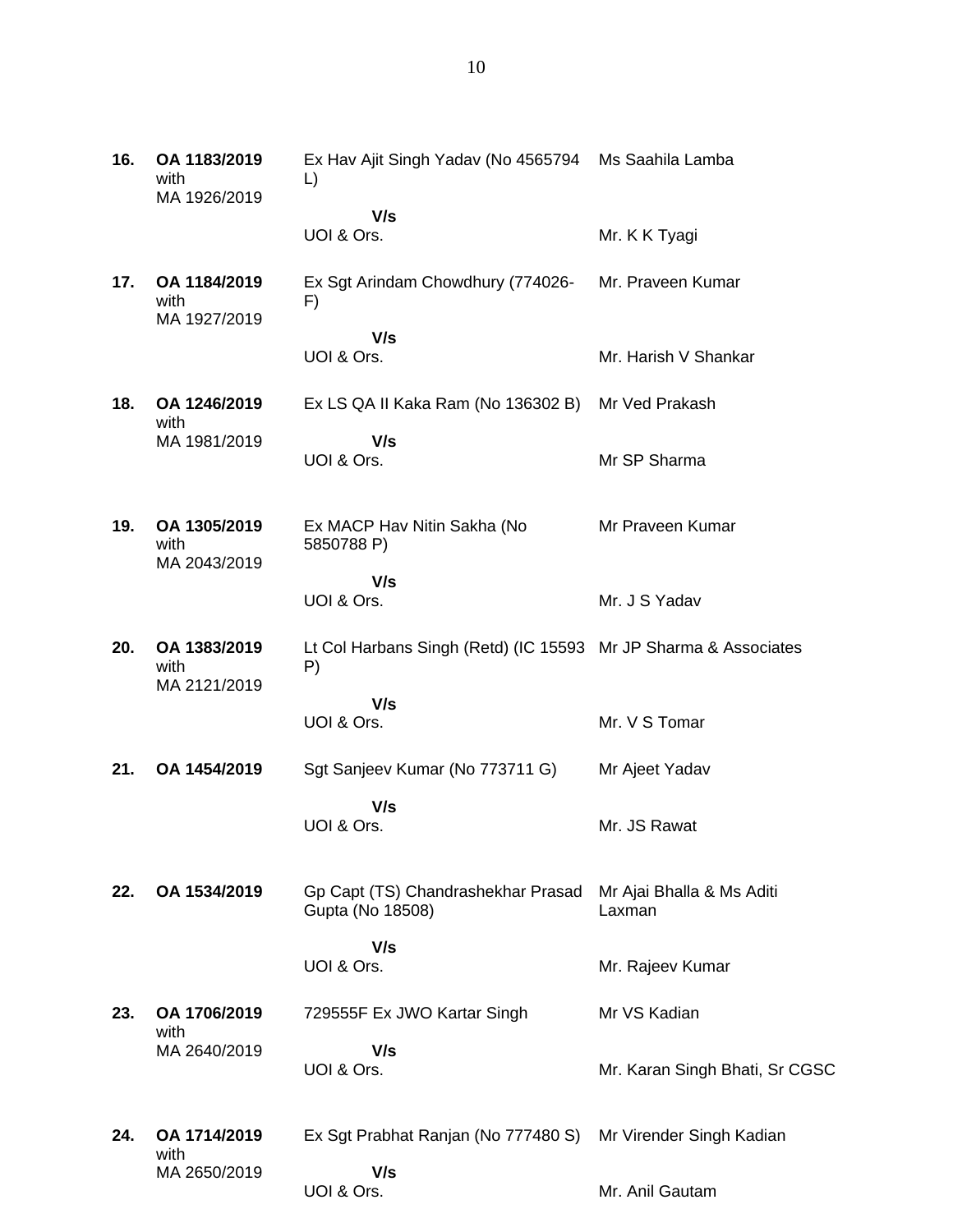| 25. | OA 1715/2019<br>with<br>MA 2651/2019 | Ex Hav (Hony Nb Sub) Rajbir Singh<br>(No 6930400 H)  | Mr Ved Prakash                              |
|-----|--------------------------------------|------------------------------------------------------|---------------------------------------------|
|     |                                      | V/s                                                  |                                             |
|     |                                      | UOI & Ors.                                           | Mr. V S Tomar                               |
| 26. | OA 1911/2019                         | No 14593181Y Sep /DSC Indra Kumar Mr. Manoj Kr Gupta |                                             |
|     |                                      | V/s                                                  |                                             |
|     |                                      | UOI & Ors.                                           | Ms. Barkha Babbar                           |
| 27. | OA 1921/2019                         | Sep Amandeep Singh (No<br>19002676M)                 | Mr. Udghosh Thakran & Mr.<br>Ashish Asthana |
|     |                                      | V/s                                                  |                                             |
|     |                                      | UOI & Ors.                                           | Ms. Jyotsna Kaushik                         |
| 28. | OA 1922/2019<br>with<br>MA 2805/2019 | Air Cmde R Sanjeev Kumar (No<br>19037R)              | Mr Ajit Kakkar                              |
|     |                                      | V/s                                                  |                                             |
|     |                                      | UOI & Ors.                                           | None                                        |
| 29. | OA 2008/2019<br>with                 | Ex Sgt Manoj Kumar (No 774784H)                      | Mr. Ved Prakash                             |
|     | MA 2932/2019                         | V/s                                                  |                                             |
|     |                                      | UOI & Ors.                                           | Mr. Harish V Shankar                        |
| 30. | OA 2009/2019                         | Ex L/Nk Mai Chand (No 13824823A)                     | Mr. VS Kadian                               |
|     | with                                 |                                                      |                                             |
|     | MA 2933/2019                         | V/s<br>UOI & Ors.                                    | Mr. S D Windlesh                            |
| 31. | OA 2011/2019                         | Ex POME D S Yadav (66906)                            | Mr. Sukhjinder Singh                        |
|     | with                                 |                                                      |                                             |
|     | MA 2935/2019                         | V/s<br>UOI & Ors.                                    | Mr. S D Windlesh                            |
|     |                                      |                                                      |                                             |
| 32. | OA 2012/2019                         | Gpt Capt Syed Zafar Tanweer (Retd)<br>(No 17431)     | Mr. Baljeet Singh                           |
|     |                                      |                                                      |                                             |
|     |                                      | V/s<br>UOI & Ors.                                    | Mr. S P Sharma                              |